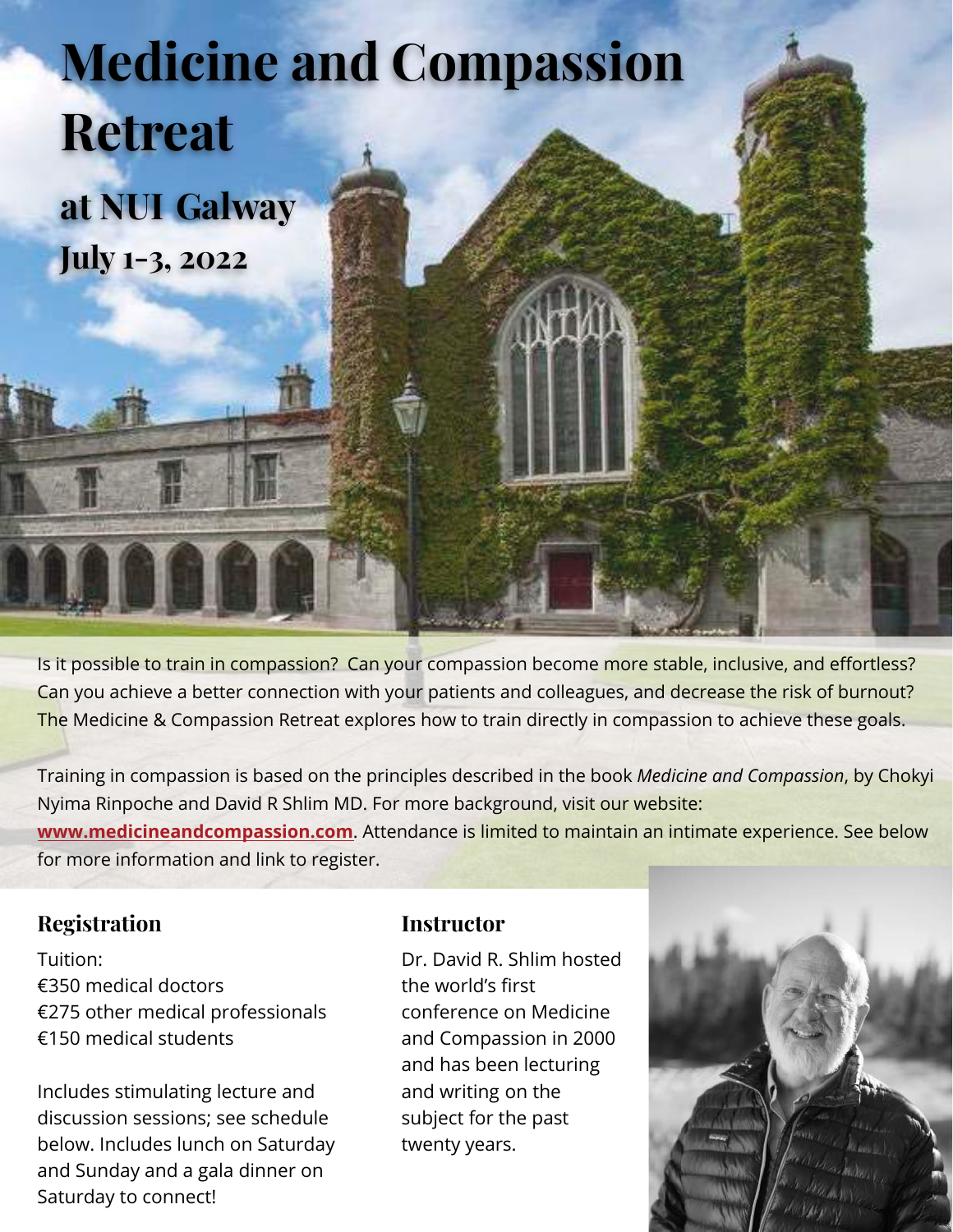



### **More Information**

#### **What is covered in the Retreat?**

The retreat will combine lectures, discussion, problem-solving, and meditation practice. The small group size will be ideal for asking questions and helping to design approaches that attendees can bring back to their respective institutions. Topics to be covered include:

- 1. Definition and basis of compassion
- 2. Understanding impermanence
- 3. Six ways to train directly to improve compassion
- 4. The relationship between a relaxed mind and a compassionate attitude
- 5. Meditation training
- 6. Helping patients with the end of life

#### **Schedule**

| <i>Friday 7 pm - 9pm</i> Introduction and getting to know each other    |
|-------------------------------------------------------------------------|
| Saturday 9am - 5pm Medicine and Compassion Lectures + Breakout Sessions |
| *with Gala dinner to follow                                             |
| Sunday 9am - 12pm Final Session and Closing                             |

#### **Travel & when should I plan to arrive and depart?**

Please see **[Travel to Galway - NUI Galway](https://www.nuigalway.ie/events/location/traveltogalway/)** for information on getting to Galway from the airports, campus maps, etc. You are welcome to contact the NUI Galway Conference Manager, Ethan Brennan, with any additional questions about travel: **[ethan.brennan@nuigalway.ie](mailto:ethan.brennan@nuigalway.ie)**. The retreat begins on Friday evening, July 1st with an orientation at 7:00pm. The retreat concludes after lunch on Sunday, July 3rd.

#### **Health & Safety – Visitors to campus**

NUUI Galway is committed to providing a safe and healthy environment us while we are on campus. A Covid Policy Statement will be sent to you upon registration.

#### **Parking on campus**

There is limited parking for visitors on campus, and no restrictions apply at weekends.